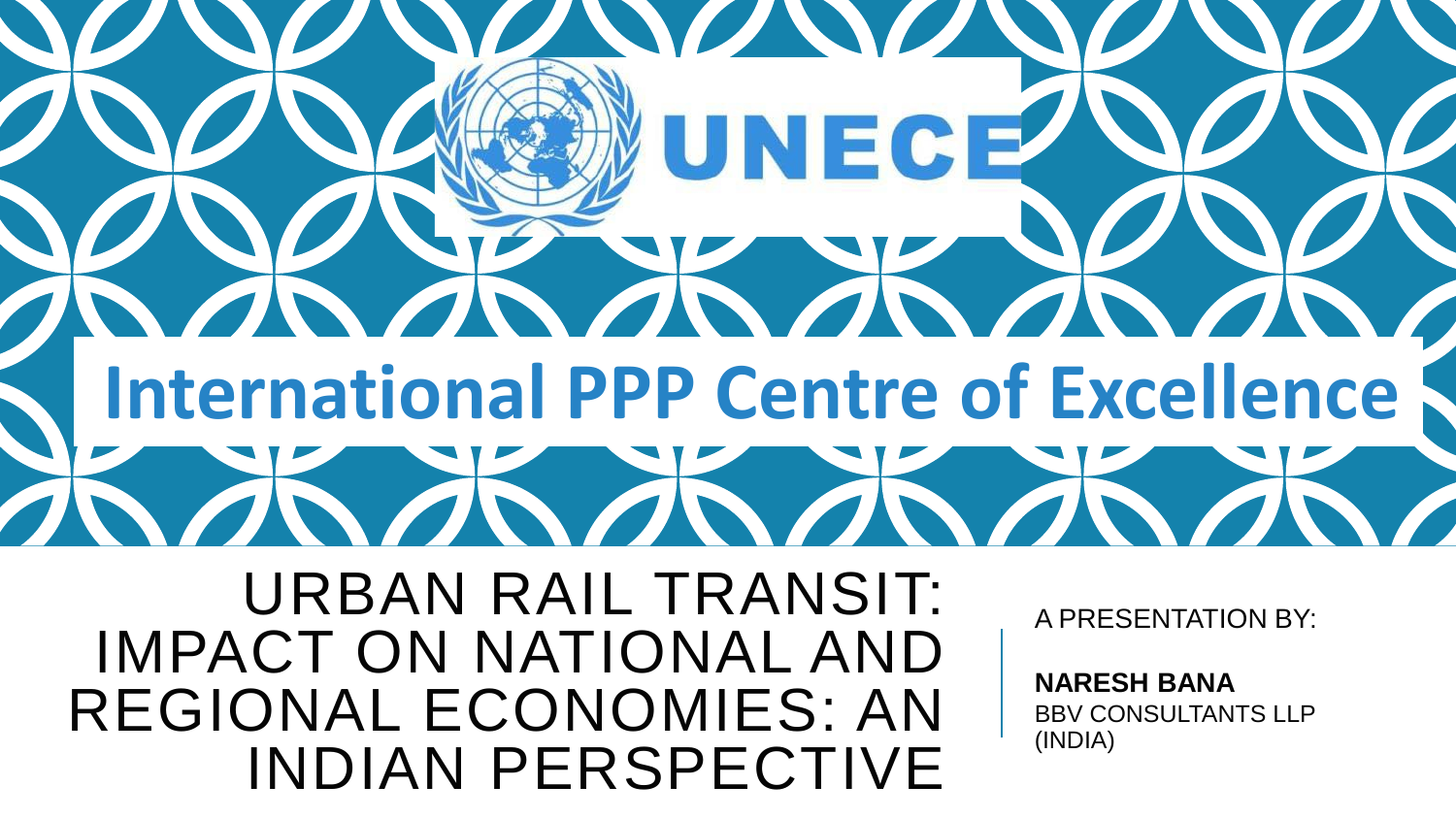# SCOPE

Urban Metro Railway Scene in India Metro Development in India Impact on National and Regional Economy Observations and Suggestions **Conclusion**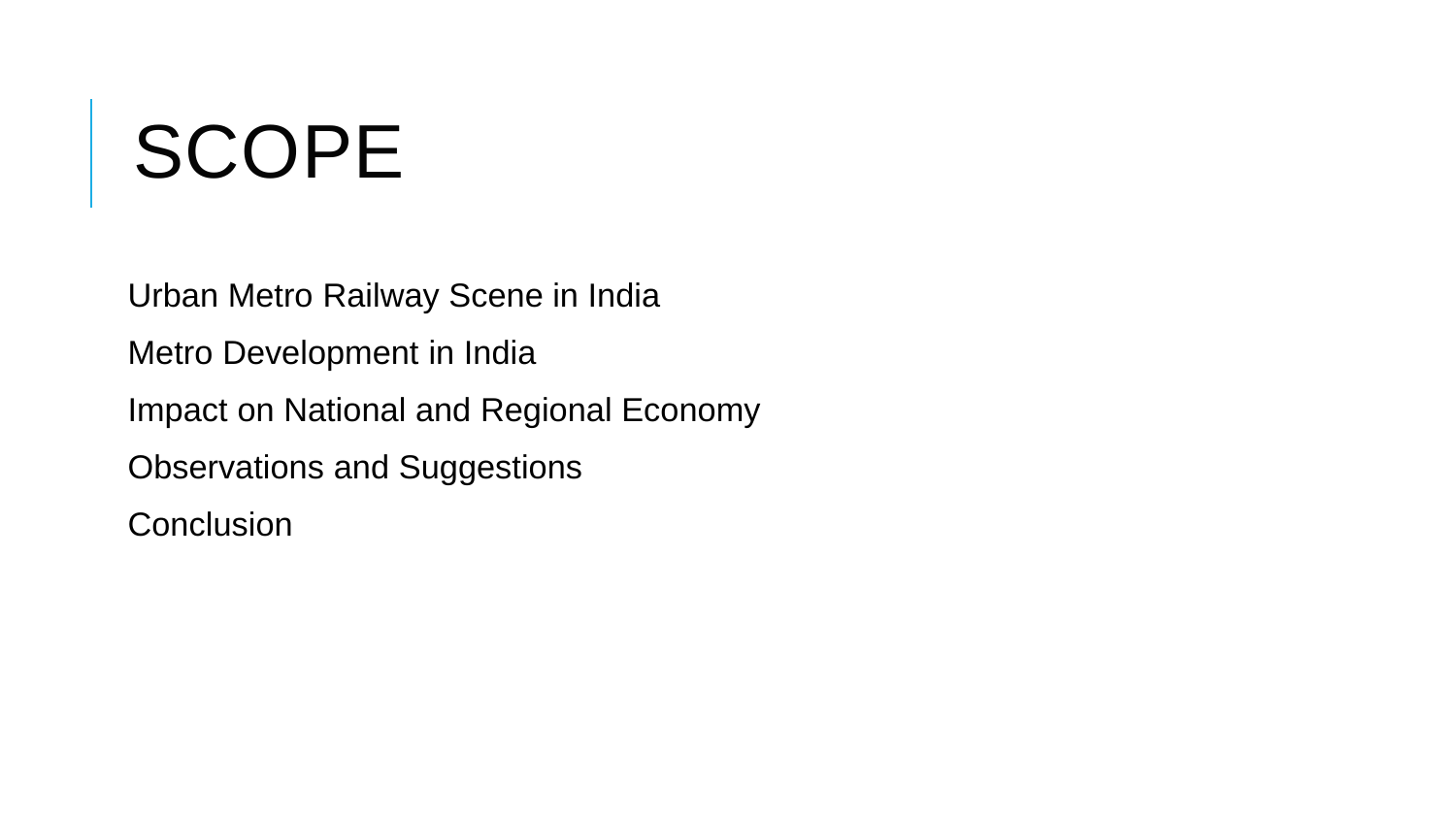### URBAN METRO RAIL SUENE IN INDIA

| <b>Name</b>                        | <b>Total Length (Km)</b> |
|------------------------------------|--------------------------|
| <b>Kolkata Metro</b>               | 14.67                    |
| <b>Delhi Metro All Phases</b>      | 282.44                   |
| Mumbai Metro 1                     | 11.07                    |
| Mumbai Metro 2                     | 75.07                    |
| Mumbai Metro 3                     | 33.508                   |
| <b>Bangalore Metro Both Phases</b> | 42.30                    |
| Delhi Airport Metro Link           | 22.70                    |
| Noida Metro                        | 29.707                   |
| <b>Chennai Metro</b>               | 54.10                    |
| <b>Pune Metro</b>                  | 60.52                    |
| <b>Ahmedabad Metro</b>             | 45.594                   |
| <b>Kochi Metro</b>                 | 25.65                    |
| <b>Hyderabad Metro</b>             | 72.00                    |
| <b>Jaipur Metro</b>                | 35.099                   |
| <b>Lucknow Metro</b>               | 34.00                    |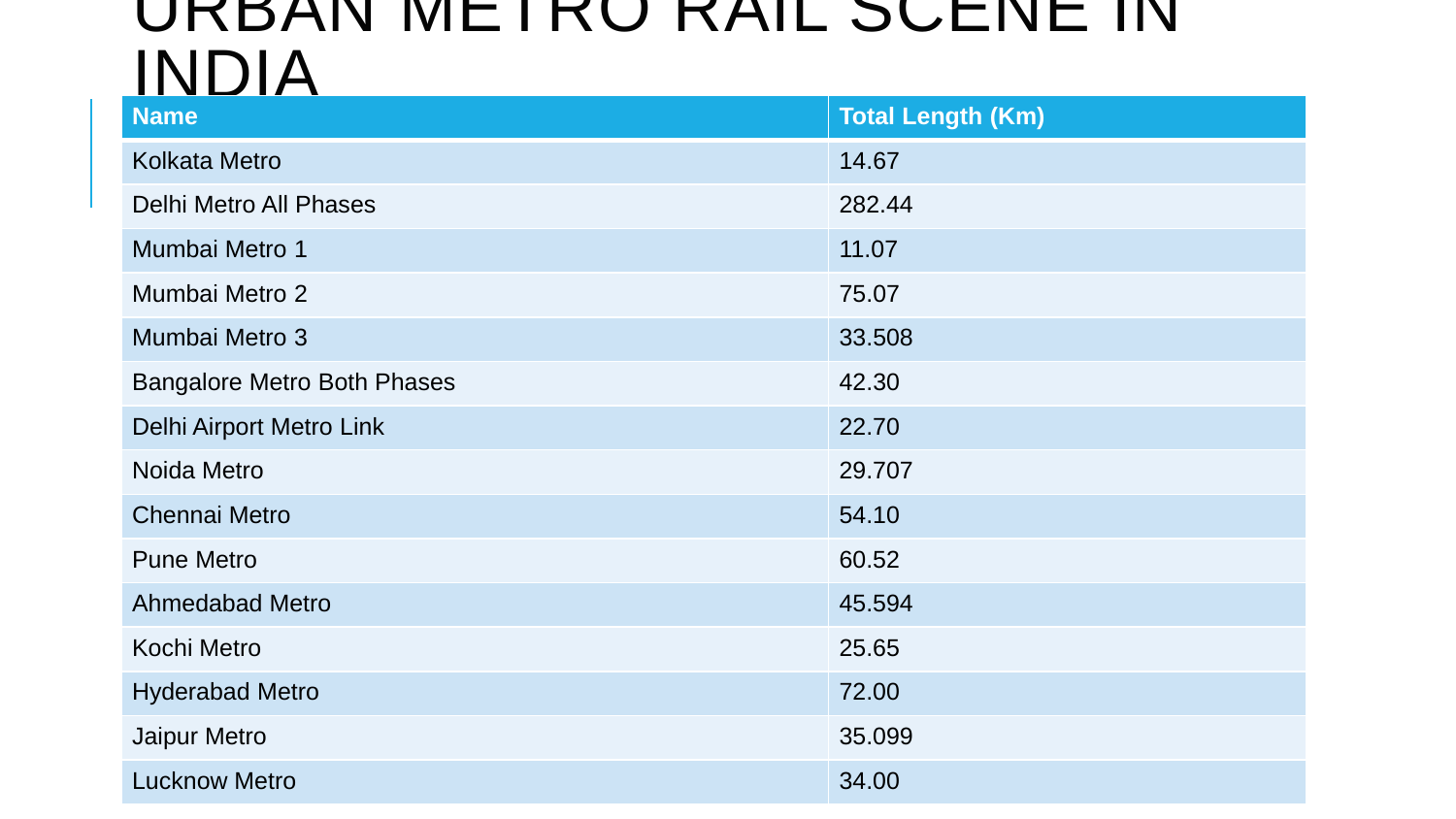## METRO DEVELOPMENT IN INDIA

**Example 7 Find Metro in India are owned and operated by public owned companies except for** the following three:-

- ▶ Mumbai Metro One (PPP Mode)
- ► Hyderabad Metro (PPP Mode)
- ▶ Rapid Metro Gurgaon (Private Funding)
- $\triangleright$  Need for Decongestion and reduction of driving dependence.

 $\triangleright$  Impact on Skyline. Underground is the preferred option but due to high costs the elevated construction is adopted which spoils the skyline of the neigbourhood

 $\triangleright$  Improve quality of life and enhance accessibility for business, eduction, residence and recreation.

 $\triangleright$  TOD for new cities / expansions of existing towns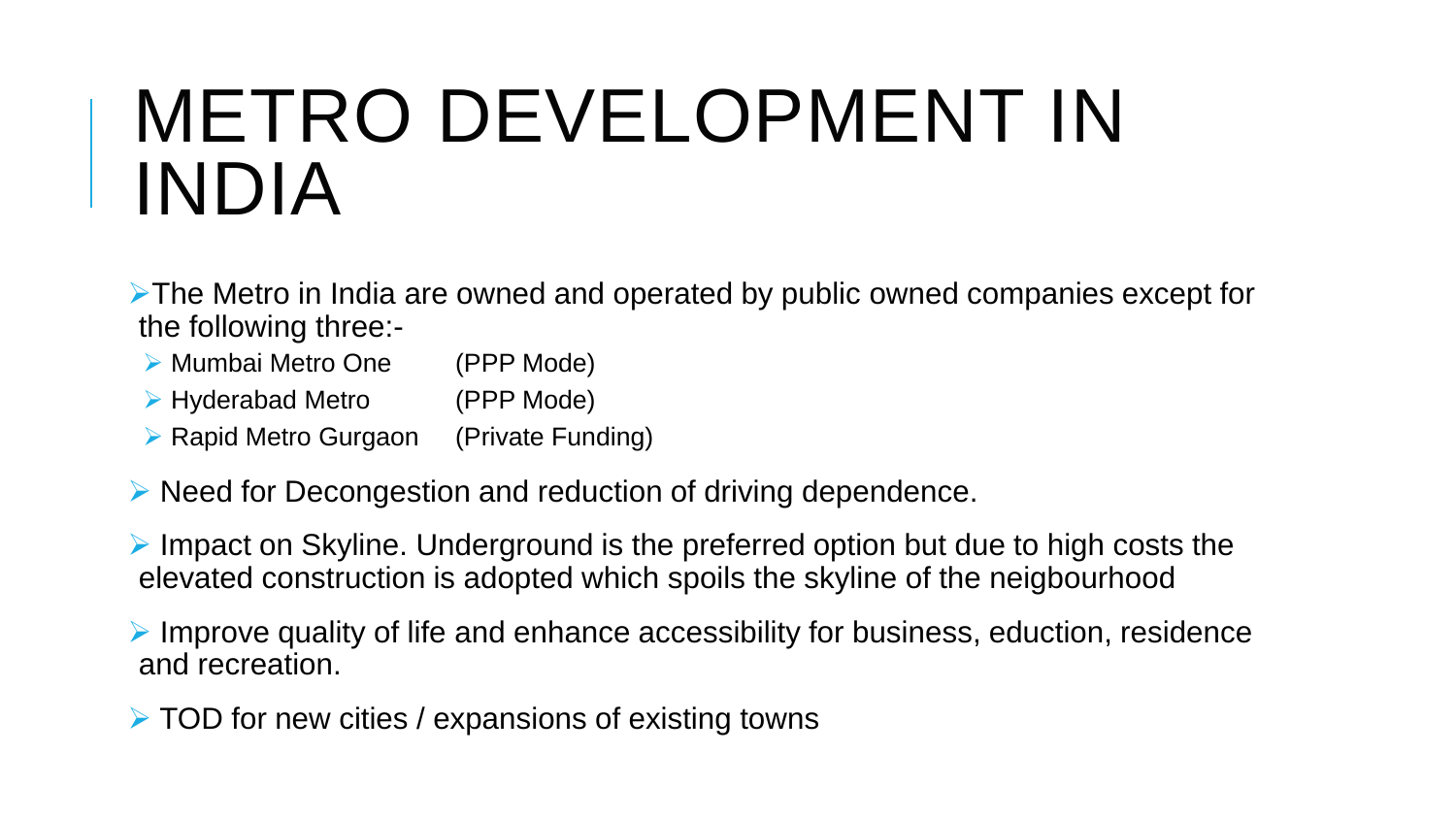### URBAN RAIL PROJECTS THAT MAY HAVE TRANSFORMATIONAL IMPACT ON NATIONAL AND REGIONAL ECONOMIES : INDIAN PERSPECTIVE Delhi Metro Rail Network including its expansion in Noida, Ghaziabad,

Gurugram and Faridabad.

- ▶ Noida Greater Noida Metro Rail Link.
- ▶ Rapid Metro System Gurugram.
- ▶ Banglore Metro Rail Phase 1 and Phase 2.
- ▶ Mumbai Metro Rail Line 3.

First three are contiguous to each other and form a regional MRTS. Lets call it National Capital Region MRTS or NCR- MRTS. We shall discuss this as a case.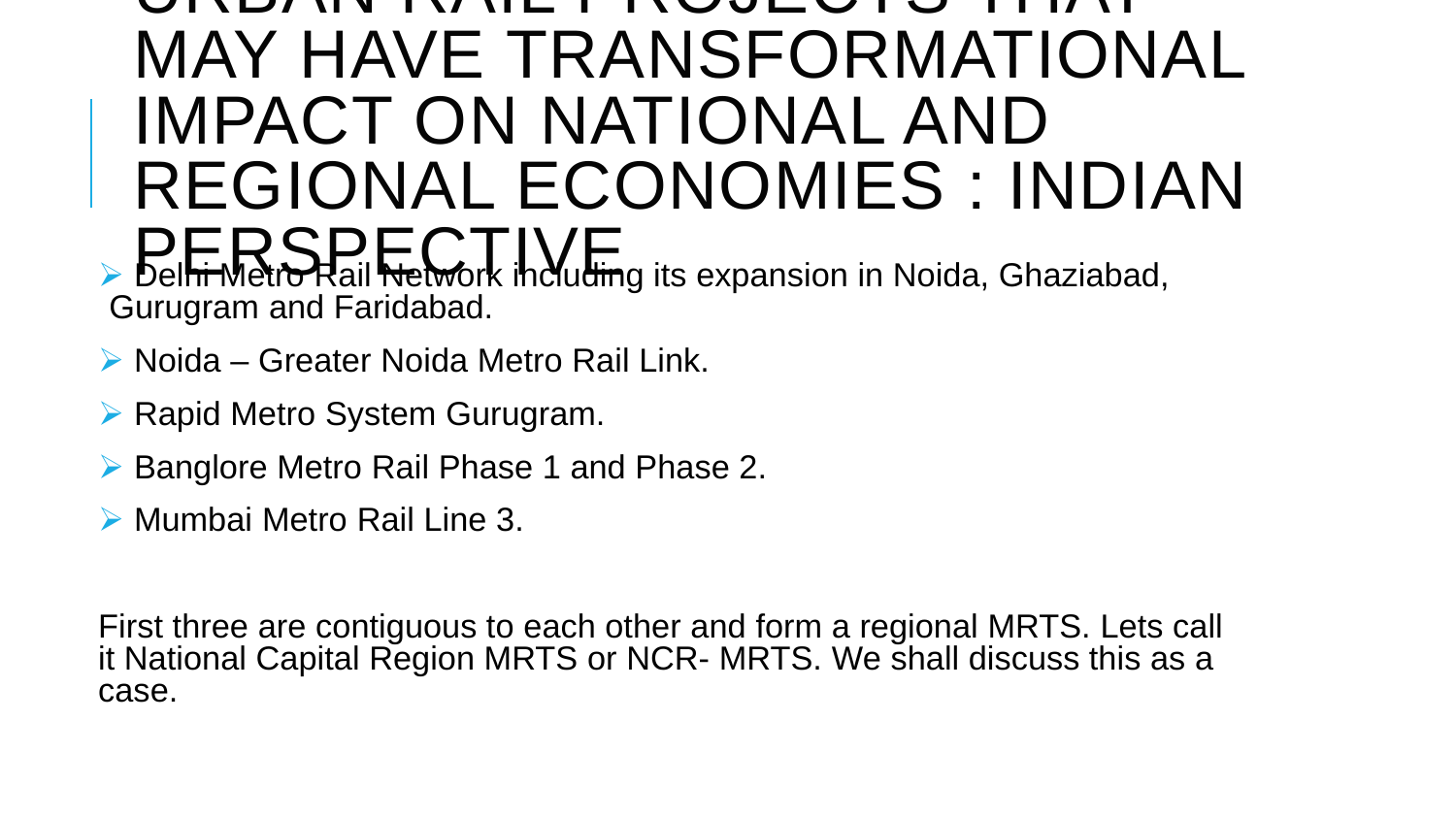### CASE STUDY OF NCR-MRTS

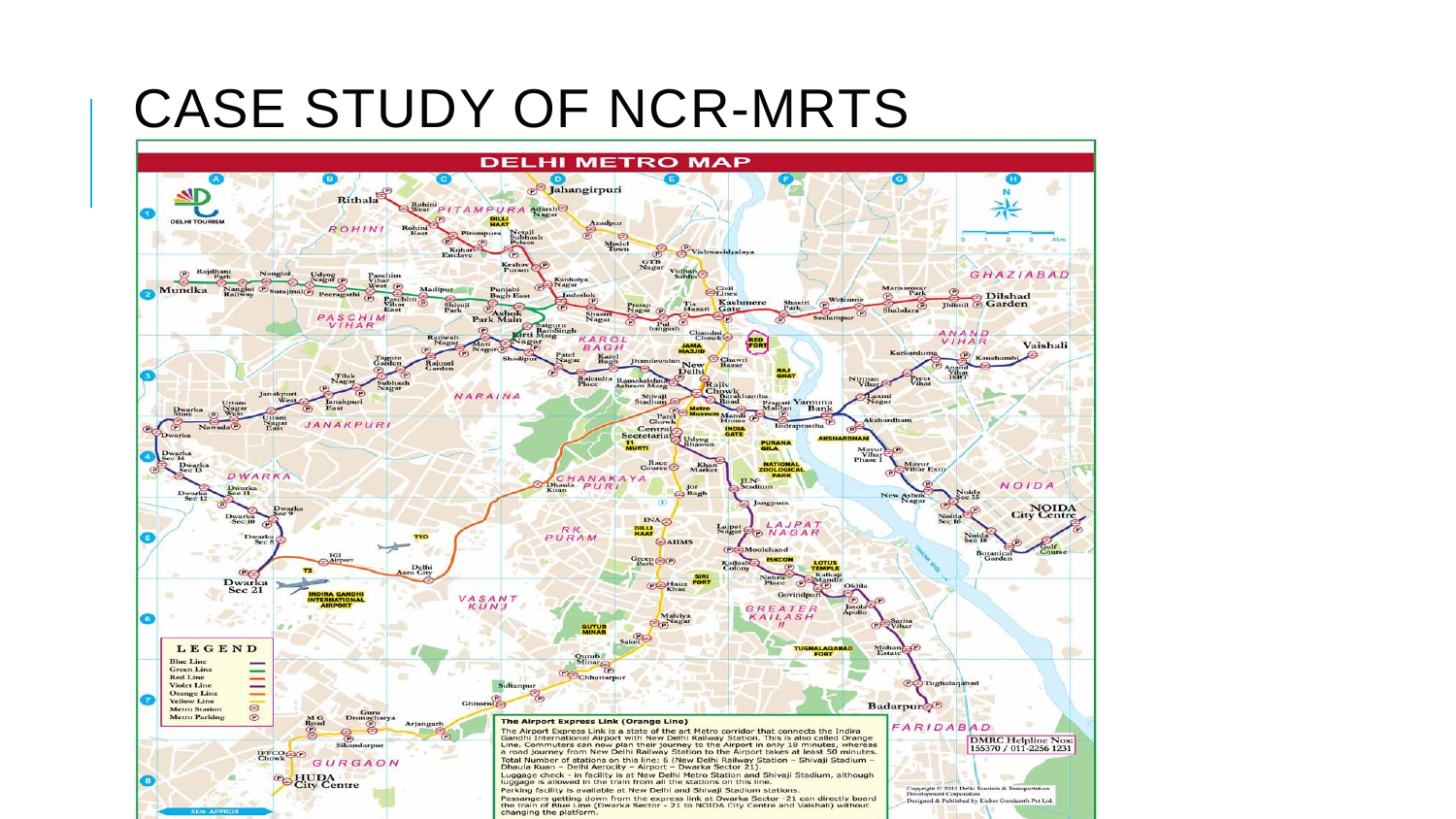## NCR-MRTS

#### **Current Status**

Delhi Metro Rail Network alone recorded over a billion ridership in year 2016-17.

 $\triangleright$  Delhi Metro has impacted the commuting and have influenced the regional economy in a big way. There are many 'With Project' or 'Without Project' studies which prove the incremental increase in National GDP after the successful running of urban rail network in NCR.

 $\triangleright$  Positive effect on regional economy are most pronounced in the city of Old Delhi which had become a 'No Go' zone prior to arrival of Metro. Now it is one of the favored shopping and dining destination.

 $\triangleright$  Success of this network has larger National implications wherein 50 Indian cities are earmarked for a urban rail system in near future.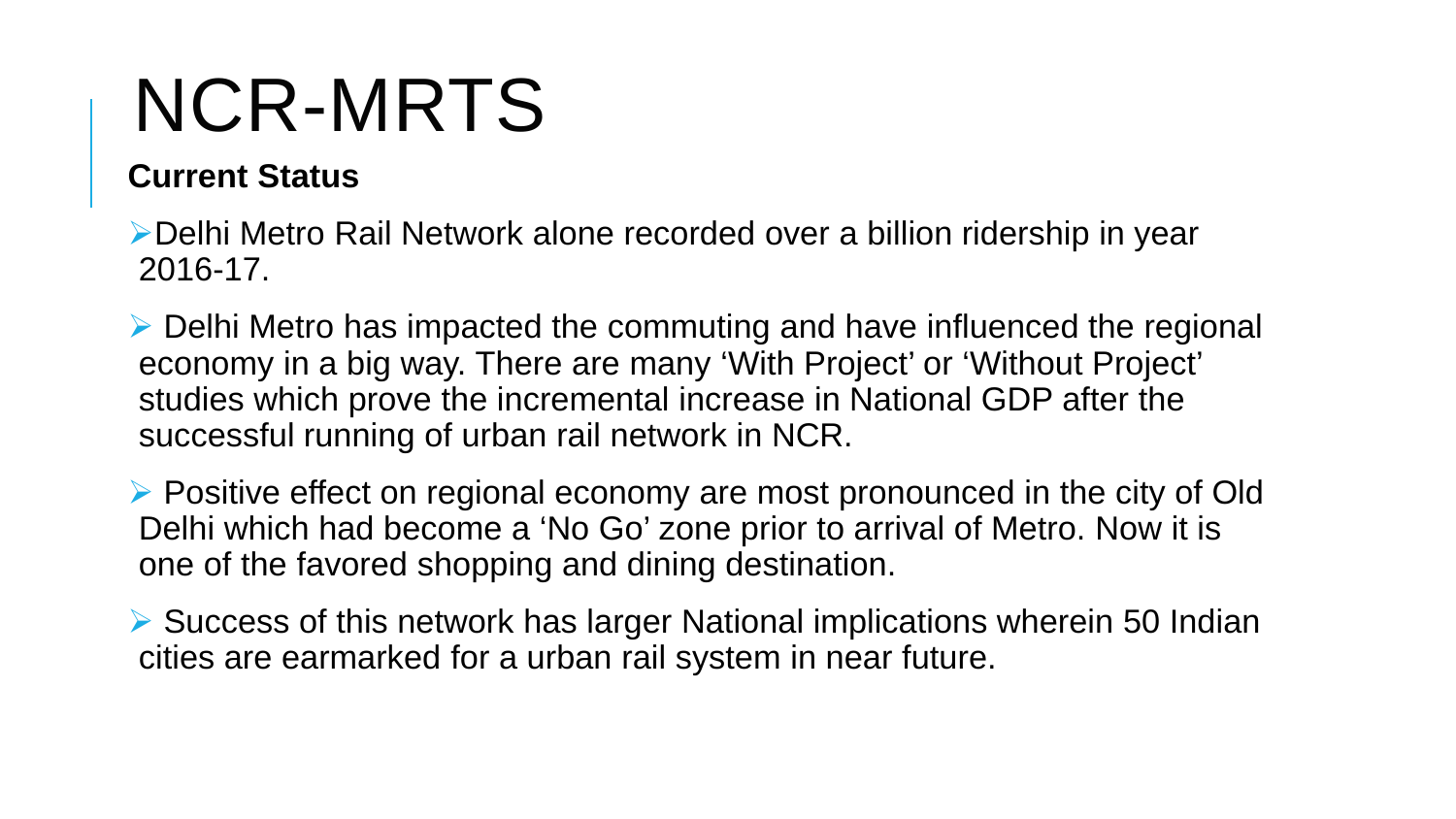# NCR - MRTS

#### **Future Scenario**

 **TOD Policy**. Urban Development Ministry approved Transit Oriented Development (TOD) for the National Capital Region – 14 July 2015. This TOD policy aims at developing the corridor with following attributes.

 **Live Work and Play**. 500 Meter on either side of MRTS corridor to be Influence Zone so that maximum number of people can live, work and find means of recreation within walking/ cycling distance of the MRTS corridors/ stations

 **Revitalisation of Urban Area**. Increased Floor Area Ratio (FAR) allows more construction per unit thereby allowing more **capital formation** in the TOD zone. Real estate prices and rental values have markedly improved in the TOD zone.

 **Access to Better Jobs**. Better jobs can be held by executives even if they need to commute from suburbs. Better accessibility allows businesses to operate from hitherto congested areas.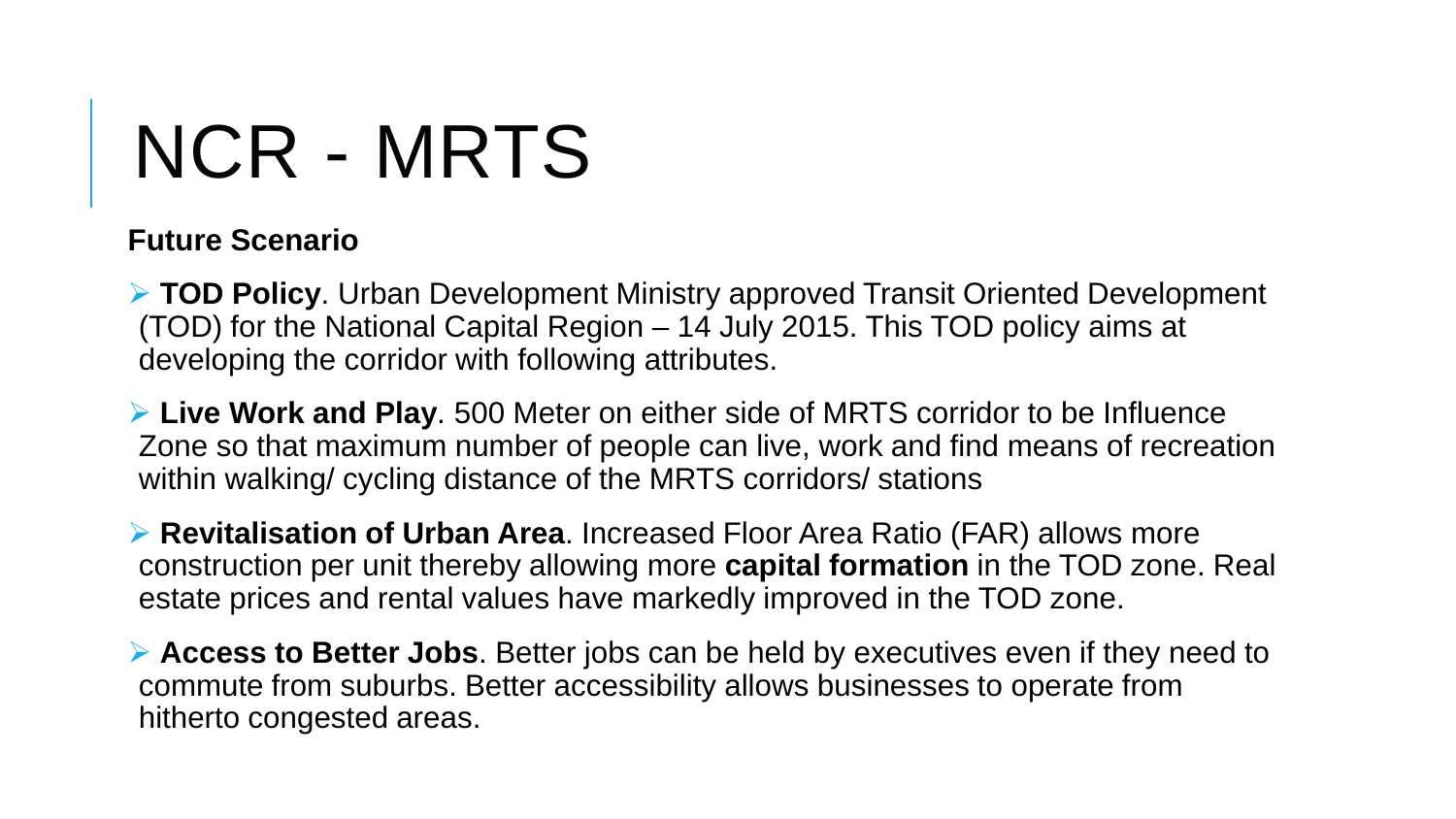## NCR-MRTS

#### Continued.. Future Scenario

**Reduction of Carbon Foot Prints**. Delhi Metro system has been regularly claiming carbon credits for the reduction of carbon foot prints. In addition it is aggressively developing the renewable energy projects. That is likely to lower the energy bill significantly thereby making it cheaper to travel and leaving passenger with more disposable income.

The Cities of Gurugram and Noida-Greater Noida. The adjacent cities of Gurugram and Noida-Greater Noida have seen **significant overall development** after being connected with Metro network. These cities are currently evolving as counter magnet for the working population who were conventionally looking for jobs and residence in Delhi.

Integration of railway, road transport and Metro is slowly revolutionizing the commuting scene. It has led to **reduction in 'Driving Dependency**'. The connecting of satellite cities i.e. Gurugram and Noida-Greater Noida have allowed people to shun cars and motor transport. It not only provides better and comfortable connectivity but also improves the safety and health parameters of travel.